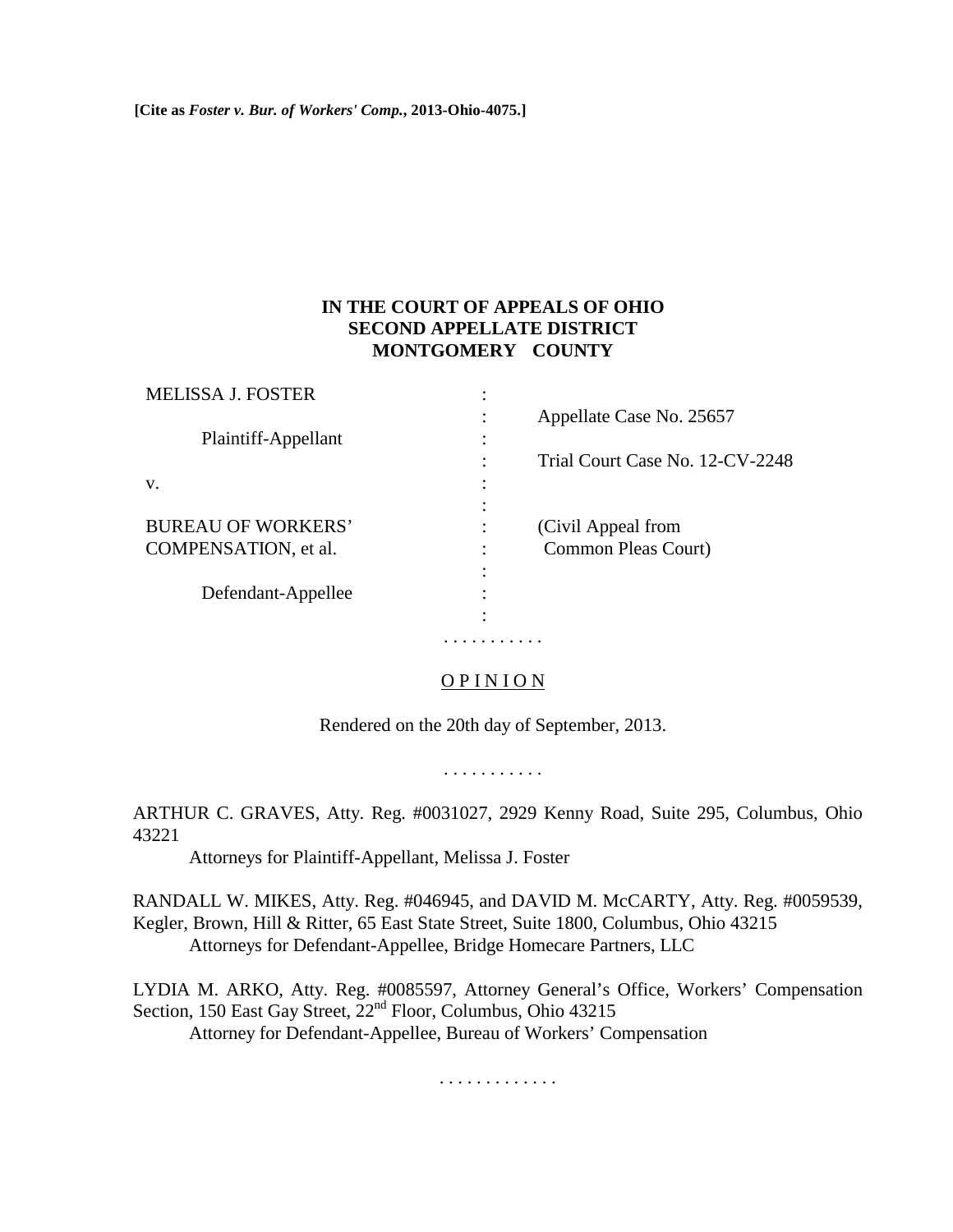HALL, J.,

**{¶ 1}** Melissa J. Foster appeals from the trial court's decision, order, and entry sustaining a motion for summary judgment against her in this workers' compensation appeal.

**{¶ 2}** In her sole assignment of error, Foster contends the trial court erred in upholding an administrative finding that she was not entitled to workers' compensation benefits.

**{¶ 3}** The record reflects that Foster worked as a quality-assurance supervisor for appellee Bridge Home Health Care Partners ("Bridge"). She had a fixed place of employment in office space leased by Bridge. The office building, located at 5335 Far Hills Avenue, was shared by several tenants. Parking areas surrounded the building, and parking was neither restricted nor assigned. Foster typically chose to park in a marked space along an access road in front of the building. On the day in question, she arrived for work and parked as usual. After exiting her car, she slipped and fell on snow-covered ice. The fall resulted in a fractured vertebrae and required surgery.

**{¶ 4}** Foster filed a workers' compensation claim as a result of the injury. The Industrial Commission denied the claim. Foster appealed to the trial court, which upheld the administrative ruling. The trial court reasoned that workers' compensation coverage was precluded for Foster, a fixed-situs employee, under the coming-and-going rule and that no exceptions applied. Therefore, the trial court entered summary judgment against her.

**{¶ 5}** On appeal, Foster maintains "that an employee injured in a parking lot immediately adjacent to the employer's work premises is injured in the course of and arising out of her employment." She additionally asserts that Bridge's lack of ownership of the area where she parked is not dispositive. She notes that Bridge did not own its office space either. According to Foster, Bridge provided parking for its employees. Although the lease made the landlord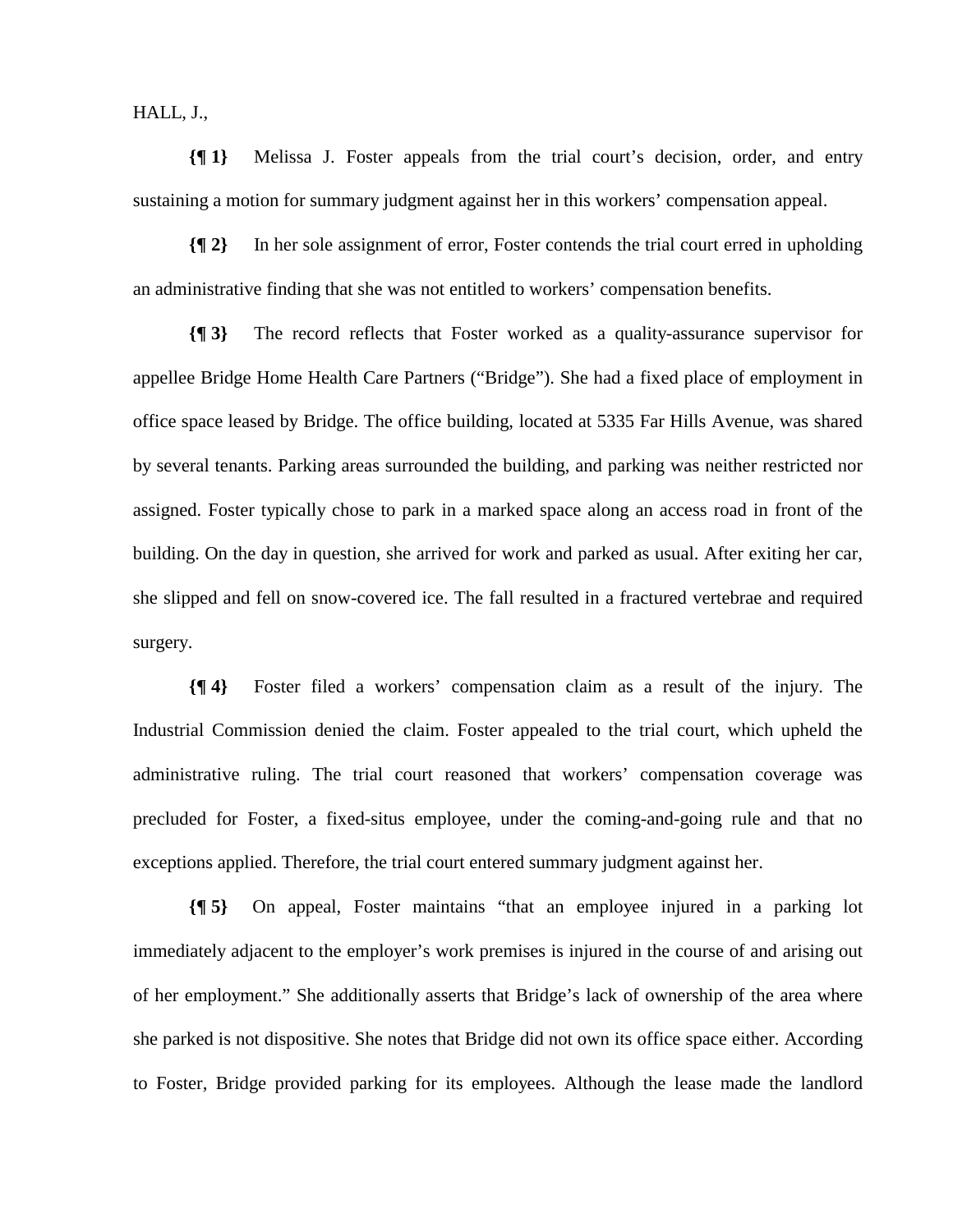responsible for maintaining "parking areas," Foster contends this fact "should not deprive an injured worker of a valid injury claim while falling in a parking lot furnished by the employer." Finally, she cites three cases that she claims support finding a compensable injury, *Meszaros v. Legal News Publishing Co.*, 138 Ohio App.3d 645, 742 N.E.2d 158 (8th Dist.2000), *Jesse v. May Dept. Stores Co*, 11th Dist. Lake No. 2003-L-064, 2004-Ohio-5313, and *Stair v. Mid Ohio Home Health, Ltd.*, 5th Dist. Richland No. 2010-CA-0114, 2011-Ohio-2351.

**{¶ 6}** We review a grant of summary judgment de novo, which means that "we apply the standards used by the trial court." *Brinkman v. Doughty*, 140 Ohio App.3d 494, 497, 748 N.E.2d 116 (2d Dist.2000). Summary judgment is appropriate when a trial court correctly finds  $(1)$  that there is no genuine issue as to any material fact; (2) that the moving party is entitled to judgment as a matter of law; and (3) that reasonable minds can come to but one conclusion, and that conclusion is adverse to the party against whom the motion for summary judgment is made, who is entitled to have the evidence construed most strongly in his favor." *Harless v. Willis Day Warehousing Co.*, 54 Ohio St.2d 64, 66, 375 N.E.2d 46 (1978).

**{¶ 7}** We see no error in the trial court's summary-judgment ruling. "In Ohio, 'an injury sustained by an employee is compensable under the Workers' Compensation Act only if it was received in the course of, and arising out of, the injured employee's employment." *Kershner v. High Point Home Health, Ltd.*, 2d Dist. Miami No. 2012-CA-26, 2013-Ohio-1370, ¶12, quoting *Fisher v. Mayfield*, 49 Ohio St.3d 275, 276-277, 551 N.E.2d 1271 (1990). "The coming-and-going rule  $* * *$  is one used in determining whether an injury occurs 'in the course of, and arising out of, employment.'" *Id*. at ¶13, quoting *MTD Prods., Inc. v. Robatin*, 61 Ohio St.3d 66, 68, 572 N.E.2d 661 (1991).The rule generally precludes workers' compensation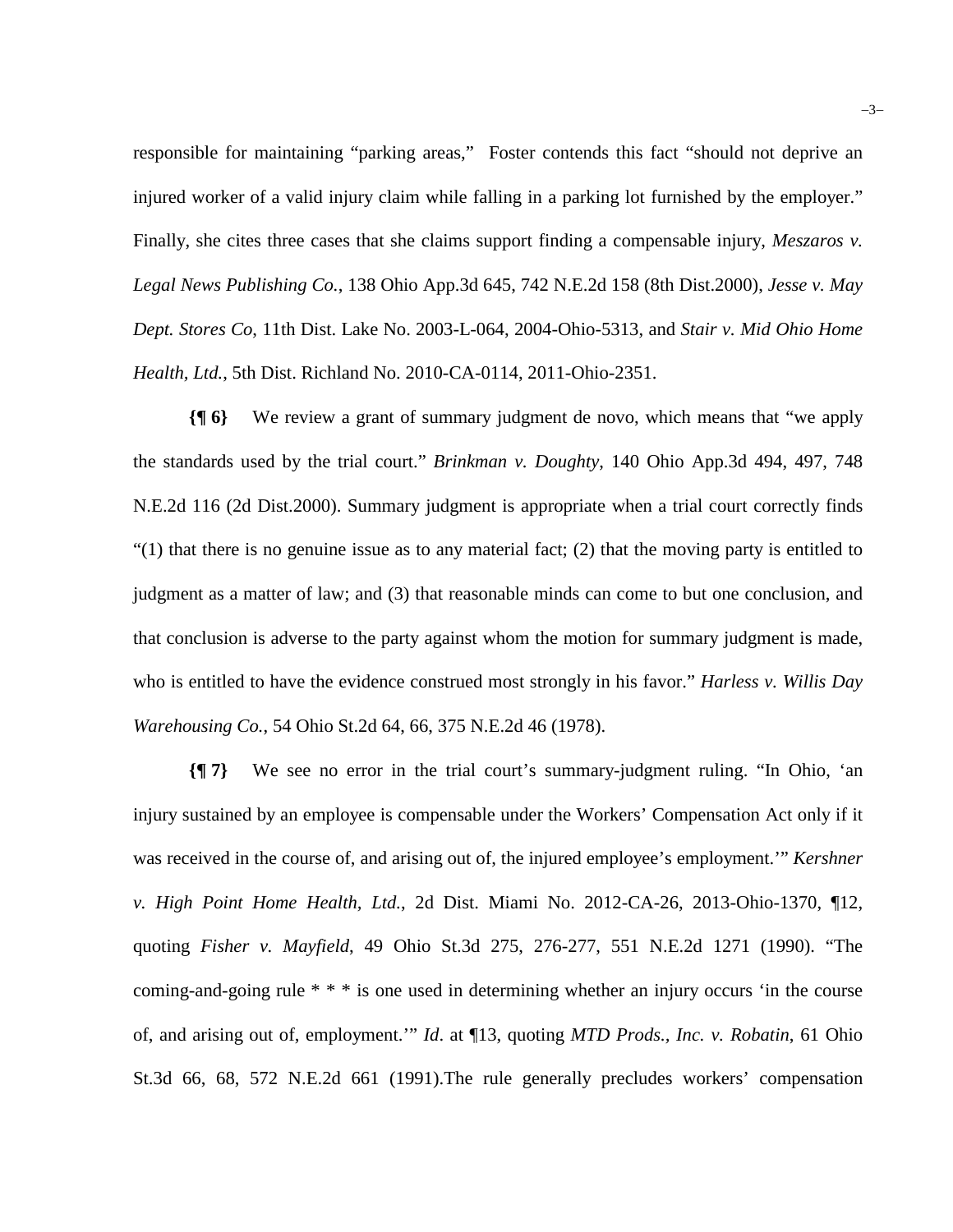coverage for a fixed-situs employee who is injured while traveling to or from her place of employment because no causal connection between the injury and the employment exists. *Id.*, quoting *Mitchell v. Cambridge Home Health Care, Inc./PRI*, 9th Dist. Summit No. 24163, 2008-Ohio-4558, ¶ 9.

**{¶ 8}** Here Foster does not appear to dispute that she was a fixed-situs employee, a conclusion supported by the uncontroverted facts. Foster's regular workplace was Bridge's leased office space, and her employment duties typically commenced only after her arrival at that designated location. *See Kershner* at ¶13. At the time of her fall, Foster admittedly had not yet commenced her employment duties. (*See* Foster depo. at 42.) Therefore, the trial court correctly found the coming-and-going rule applicable.

**{¶ 9}** The real issue before us is whether any exception to the rule applies. This court reviewed the possible exceptions in *Janicki v. Kforce.Com, Inc*., 167 Ohio App.3d 572, 2006-Ohio-3370, 855 N.E.2d 1282 (2d Dist.), as follows:

\* \* \* [T]he Supreme Court has identified three limited tests for determining whether the required causal connection [between an injury and employment] exists: (1) the zone-of-employment exception, (2) the special-hazard exception, and (3) the totality-of-the-circumstances exception. \* \* \*

The zone-of-employment exception renders an injury compensable if it occurred within the zone of employment. *MTD Products, Inc. [v. Robatin ]*, 61 Ohio St.3d [66,] 69, 572 N.E.2d 661 [(1991)]. "Zone of employment" was defined in *Merz v. Indus. Comm*. (1938), 134 Ohio St. 36, 39, 11 O.O. 414, 15 N.E.2d 632, as "the place of employment and the area thereabout, including the means of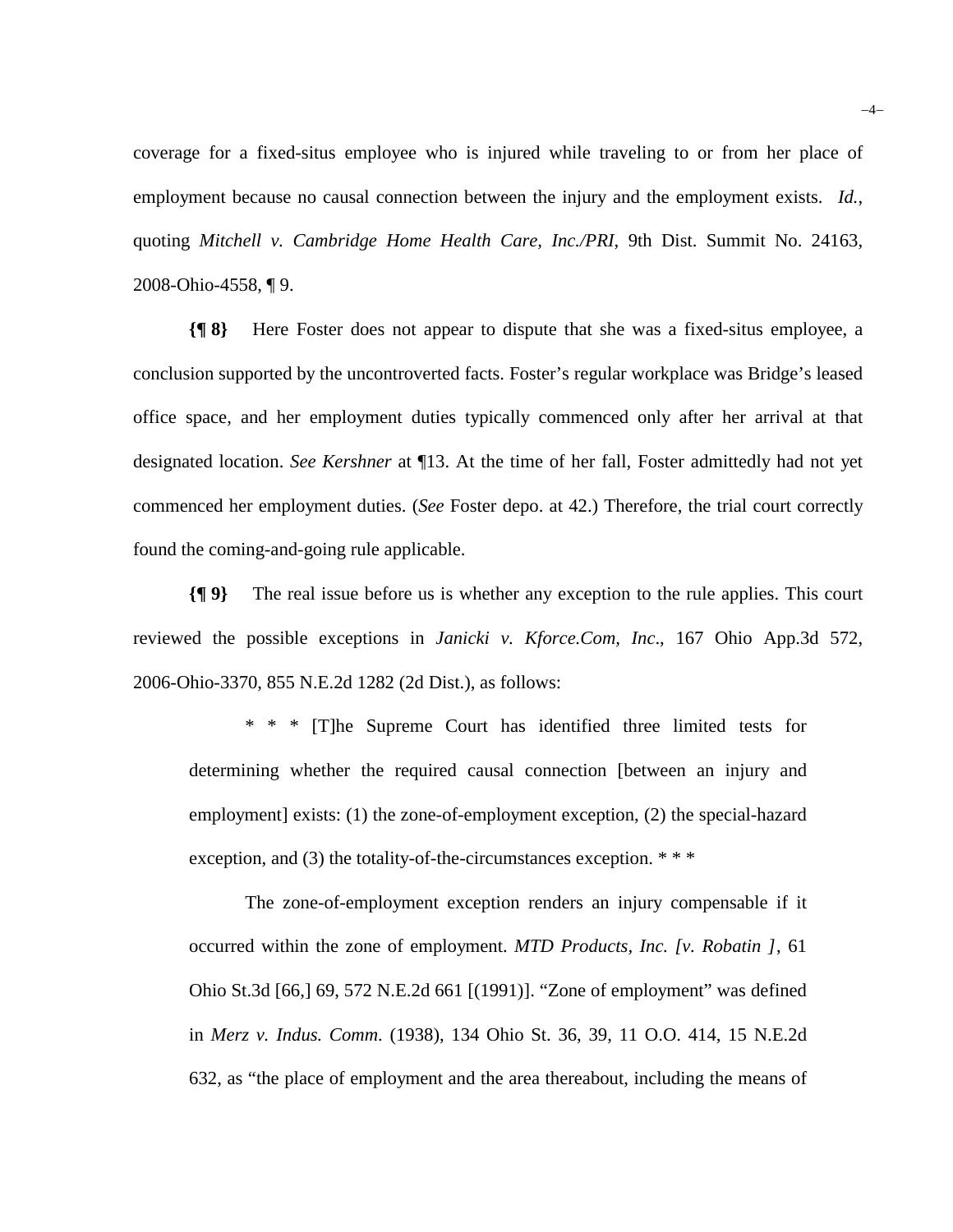ingress thereto and egress therefrom, under control of the employer."

The special-hazard rule allows an employee to collect workers' compensation benefits when the employment creates a special hazard and the employee's injury results from that hazard. *MTD Products, Inc*., 61 Ohio St.3d at 68, 572 N.E.2d 661; *Powers v. Frank Z Chevrolet* (1995), 100 Ohio App.3d 718, 721, 654 N.E.2d 1053. The rule applies where "(1) 'but for' the employment, the employee would not have been at the location where the injury occurred, and (2) the risk is distinctive in nature or quantitatively greater than the risk common to the public." *Id.*

The totality-of-the-circumstances test requires "primary analysis of the following facts and circumstances: '(1) proximity of the scene of the accident to the place of employment, (2) the degree of control the employer had over the scene of the accident, and (3) the benefit the employer received from the injured employee's presence at the scene of the accident.'" *Ruckman [v. Cubby Drilling, Inc.]*, 81 Ohio St.3d [117,] 122, 689 N.E.2d 917 [(1998)], quoting *Lord v. Daugherty* (1981), 66 Ohio St.2d 441, 20 O.O.3d 376, 423 N.E.2d 96, syllabus; *see Fisher v. Mayfield*, 49 Ohio St.3d 275, 551 N.E.2d 1271 [(1990)].

*Janicki* at ¶19-22.

**{¶ 10}** The trial court addressed the foregoing exceptions and found them inapplicable. We agree. As set forth above, an employee's zone of employment includes "the place of employment and the area thereabout \* \* \* under control of the employer." *Id.* at ¶20. Not surprisingly, then, "[a] finding that the employer exercised control over the area in which the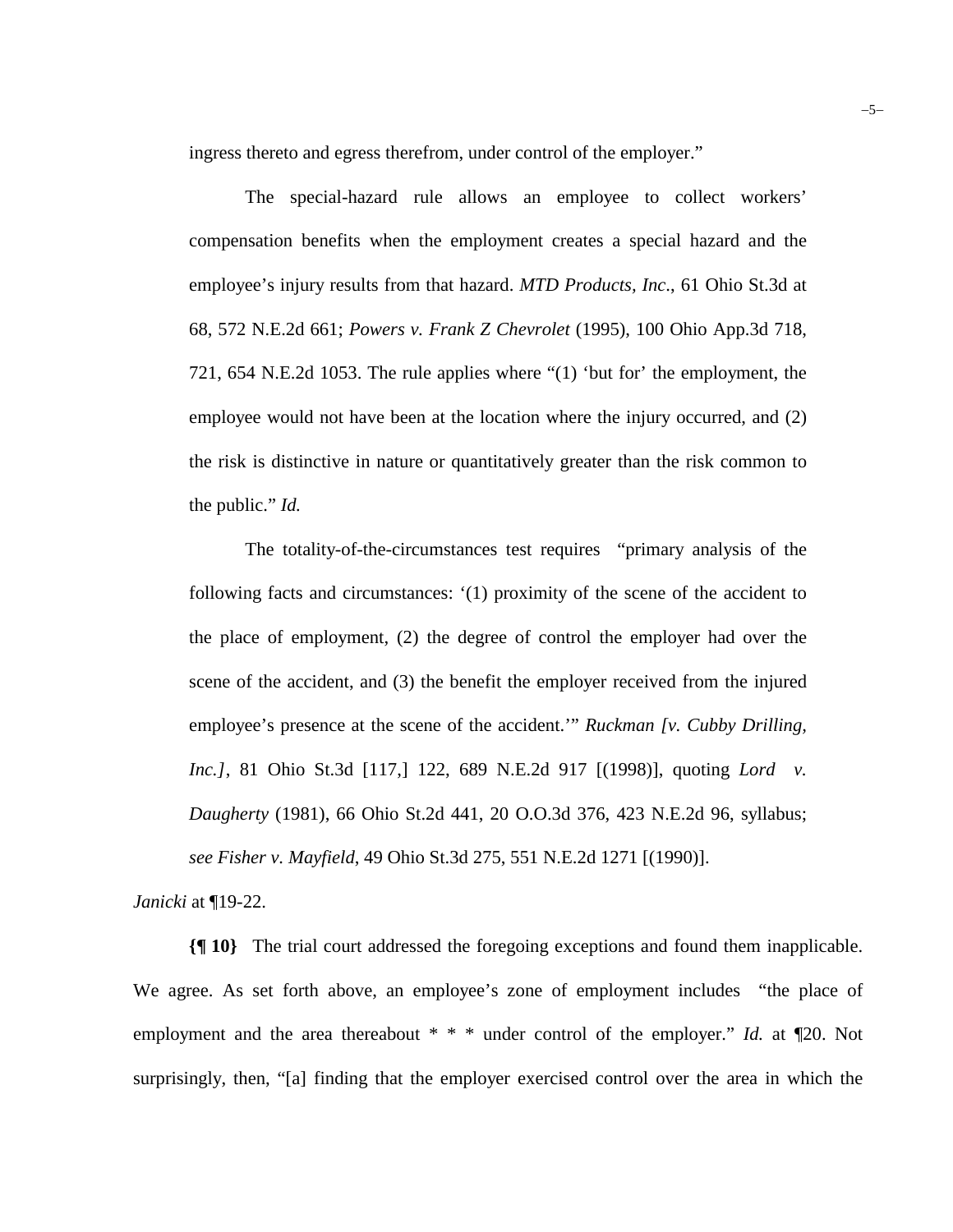incident occurred is a significant factor in establishing whether the employee was within the 'zone of employment.'" (Citations omitted.) *Jobe v. Conrad*, 2d Dist. Montgomery No. 18459, 2001 WL 62516, \*3 (Jan. 26, 2001). "Black's Law Dictionary defines 'control' as '[t]he direct or indirect power to direct the management and policies of a person or entity  $* * *$ .' Black's Law Dictionary (7Ed.1999) 330. 'Control' connotes not only an opportunity to correct the defect but also the responsibility to do so." *Id.* "Control presumes an actual power, not the potential of obtaining it." *Id.* at \*4.

**{¶ 11}** The location where Foster fell was not under Bridge's control. She fell in a parking space along an access road in front of Bridge's leased office space. Parking there along the side of the road was available to anyone on a first-come, first-served basis. (Foster depo. at 46). Bridge did not instruct Foster to park along the access road, and there were other parking areas available all around the building. (*Id.* at 44, 86-87). The record reflects that Bridge's employees enjoyed a non-exclusive right to use the parking spaces along the access road, as did other tenants and the public at large. Even assuming, arguendo, that such on-street parking could be subject to private control, the entity controlling it would have been Bridge's landlord, Financial South Office Partners ("Financial South"). The terms of the lease between Bridge and Financial South provided for the landlord to maintain all parking areas. The record contains no evidence indicating that Bridge had control over the access road where Foster parked. It simply shared use of the access-road parking with other tenants and the public.

**{¶ 12}** With regard to Foster's specific arguments, we agree that Bridge's lack of ownership of the area where she parked is not dispositive. The issue under the zone-of-employment test is control, not ownership. The problem for Foster is that Bridge lacked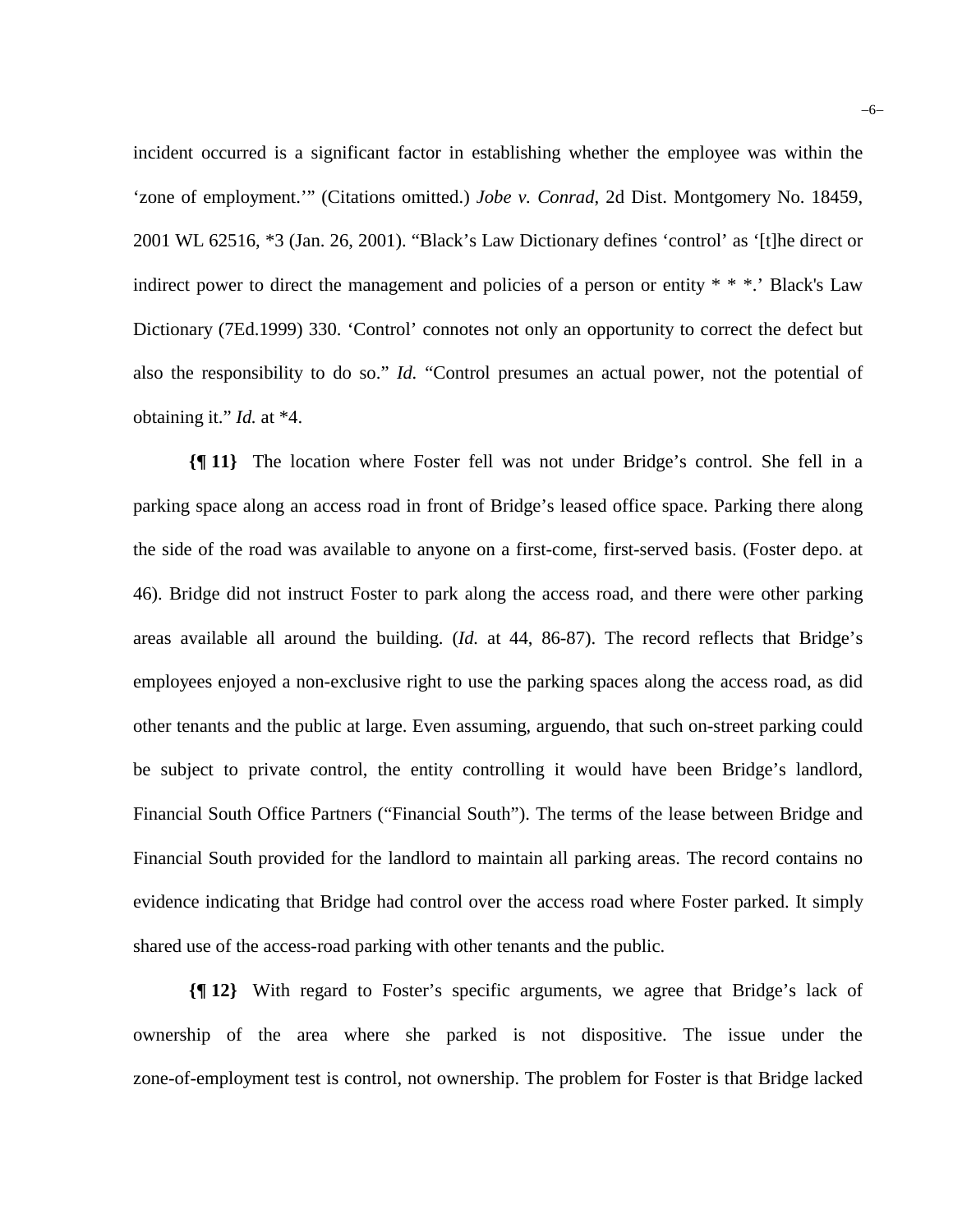control over the access-road parking, which was available to anyone.

**{¶ 13}** Foster also suggests that Bridge could have negotiated with Financial South and obtained control over the access-road parking. She reasons that Bridge should not be rewarded for failing to do so. This court rejected a similar argument in *Jobe*, noting that "[c]ontrol presumes an actual power, not the potential of obtaining it." *Jobe* at \*4.

**{¶ 14}** Finally, the case law on which Foster relies is distinguishable. In *Meszaros*, the employer assigned the plaintiff a parking space in a lot it leased from a church. The employer directed the plaintiff to use one of two routes to get from the parking lot to the employer's business. The plaintiff was injured while using one of the routes, the driveway of another business. Although the employer did not control this driveway, the Eighth District found it within the zone of employment because the employer required the plaintiff to use it, or the other available route, to travel from the employer-controlled parking lot, where the plaintiff was forced to park, to the employer's business. In reaching this conclusion, the majority relied on the limited access to the employer's business as a result of its required parking area and the fact that the plaintiff had reached the employer's premises, the leased parking lot, prior to his injury. The facts of the present case bear little similarity to *Meszaros*. Bridge did not require Foster to park in any particular place, and there were several ways to access the office building. In addition, Foster had not yet reached Bridge's premises at the time of her injury because the location where she parked was not under Bridge's control. Therefore, the rationale underlying *Meszaros* does not apply.

**{¶ 15}** In *Jesse*, the plaintiff fell in the parking lot of a shopping mall where she worked. The employer operated a store in leased space inside the mall. Although the mall maintained the parking lot, the employer "exercised a great deal of control over [the plaintiff] and the area of the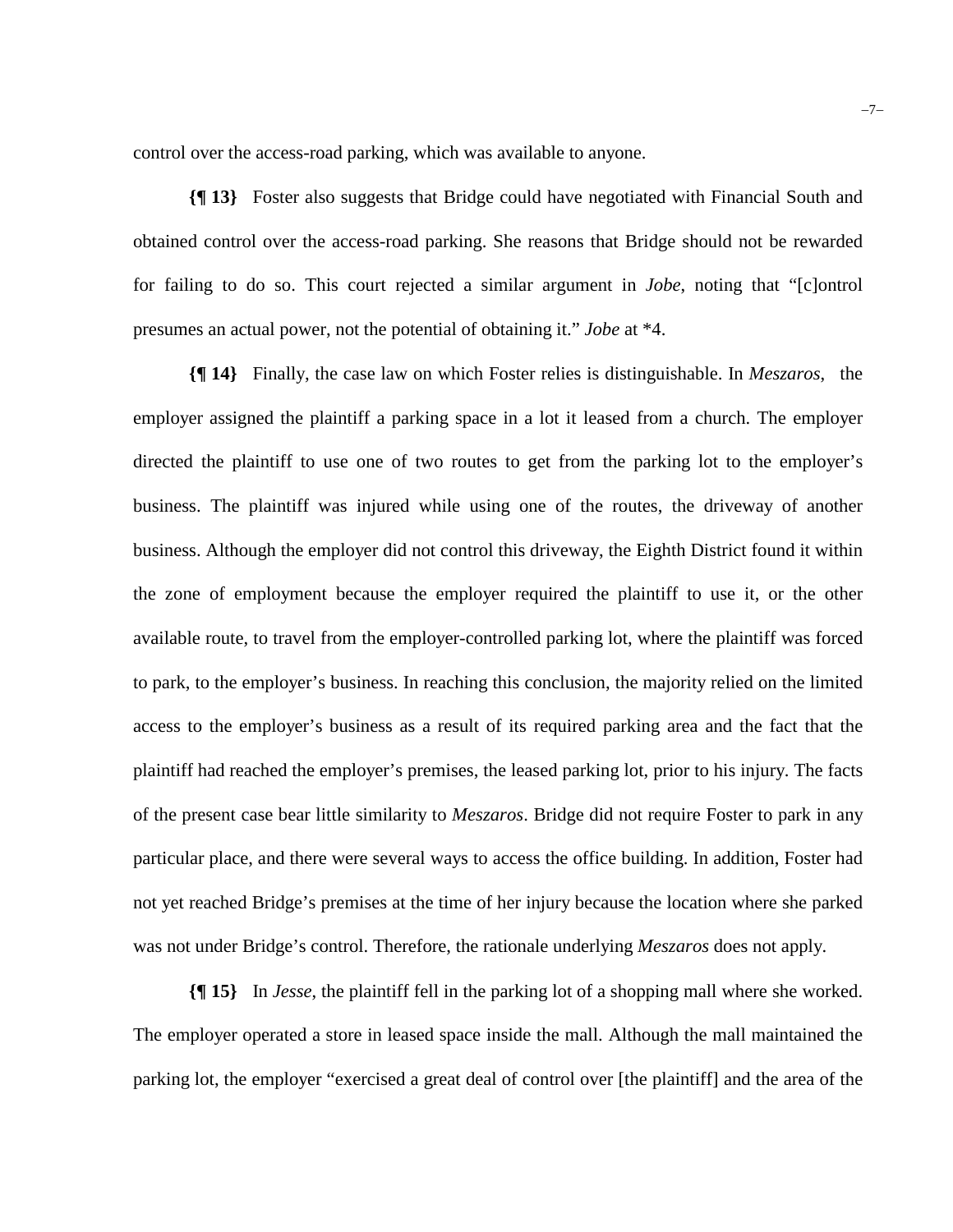parking lot where she fell." *Jesse,* 2004-Ohio-5313, at ¶20. In particular, the employer paid for the parking lot on a pro rata basis as part of its lease. The employer told the plaintiff where to park, thereby controlling who could use the spaces, and which entrance to its premises to use. Under these circumstances, in a 2 to 1 decision, the Eleventh District found that the plaintiff's injury occurred in her zone of employment. The facts of the present case bear little resemblance to *Jesse*. There is no evidence that Bridge controlled who could use the access-road parking spaces. Bridge also did not tell Foster where to park or where to enter the office building. The elements of control that the majority referred to in *Jesse* are absent.

**{¶ 16}** In *Stair*, the plaintiff fell on ice in a parking in front of her employer's office. The plaintiff was required to use the parking lot when she visited the office. On most days, however, she traveled from her home to the homes of her clients, where she performed home health care. The plaintiff was required to visit the office to drop off paperwork and to pick up paychecks. On the day of her fall, the plaintiff parked in the parking lot, picked up her paycheck, and was assigned another client to see that day. While leaving the office, she fell and injured herself. The Fifth District concluded that the plaintiff was not a fixed-situs employee to whom the coming-and-going rule applied. In finding the plaintiff eligible for workers' compensation benefits, the appellate court also noted that the plaintiff was picking up her paycheck as required by the employer, that she was being paid for her time when she was injured, that her workday was not finished, and that her presence at the office benefitted the employer. The facts of the present case bear little similarity to *Stair*. Foster was a fixed-situs employee to whom the coming-and-going rule did apply, she was not required to park on the access road or in any other particular place, and her work day admittedly had not started when she fell. Therefore, we find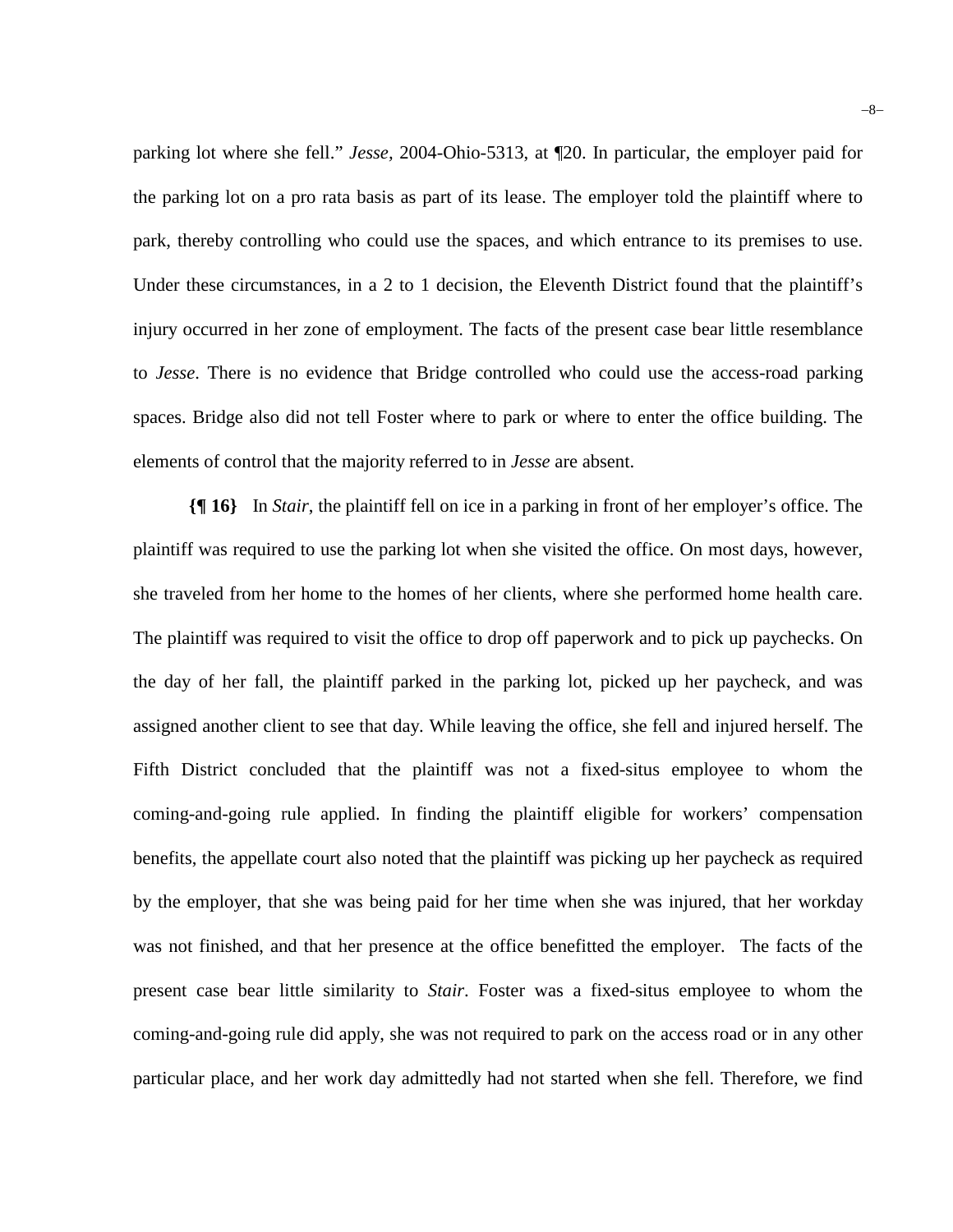*Stair* distinguishable.

**{¶ 17}** As noted in Bridge's appellate brief, a more analogous case is *Thephasith v. Automotive Specialty Co. Div*., 10th Dist. Franklin No. 00AP-415, 2000 WL 1715856 (Nov. 16, 2000). There the plaintiff was injured while walking to his car after work. The injury occurred in a parking lot owned by the employer's landlord. The lease between the landlord and the employer gave the employer a non-exclusive right to use the parking lot and required the landlord to maintain it. Under these circumstances, the Tenth District found worker's compensation benefits not available. It reasoned:

In the present case, appellee presented evidence that it did not own, maintain, or have control over the parking lot where appellant was injured. Appellee also presented evidence that appellant was not engaged in any activities relating to his employment except for the fact that he was walking to his car at the end of his workday. We find that these facts sufficiently establish that appellant was not within the "zone of employment" when he was injured, and, therefore, he is not eligible for benefits pursuant to the "zone of employment" test.

*Id.* at \*3.

**{¶ 18}** As in *Thephasith*, Bridge did not own, maintain, or control the access-road parking area where Foster fell. Bridge's employees had only a non-exclusive right to use the parking area along with other tenants and the public at large. Foster's workday had not yet begun when she fell, and she was not engaged in any activity related to her employment other than simply exiting her car so she could go to work. *Compare Jobe* at \*3-4 (finding the plaintiff not within her zone of employment when she fell in a mall walkway outside the entrance to her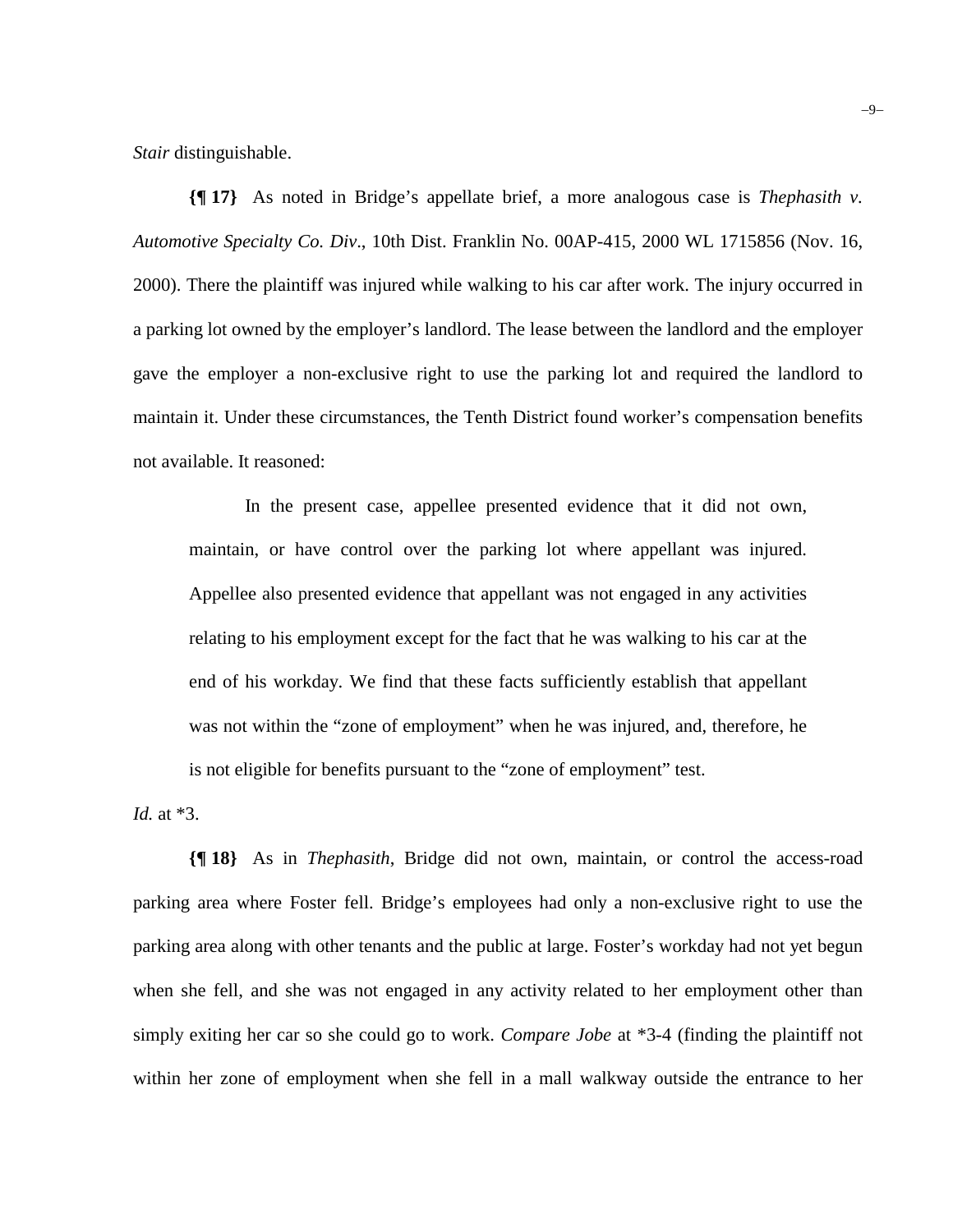employer's store on a paid lunch break because the employer did not have authority or control over the walkway). For the foregoing reasons, we find the zone-of-employment exception to the coming-and-going rule inapplicable.

**{¶ 19}** The trial court also correctly rejected application of the special-hazard exception. As set forth above, this exception applies only if an employer subjects an employee to some special hazard or risk that "is distinctive in nature or quantitatively greater than the risk common to the public." *Janicki,* 167 Ohio App.3d 572, 2006-Ohio-3370, 855 N.E.2d 1282, at ¶21. Here Foster's risk of falling on an icy spot in a common parking area was not distinctive in nature or quantitatively greater than the risk faced by the general public. *Compare Thephasith* at \*3; *Jobe,*  2001 WL 62516, at \*4. Nor did Bridge subject Foster to the risk. She was free to park anywhere and chose to park where she did for personal reasons.

**{¶ 20}** Finally, we see no error in the trial court's rejection of the totality-of-the-circumstances exception to the coming-and-going rule. That exception requires analysis of the proximity of the accident scene to the place of employment, the degree of the employer's control over the scene, and the benefit to the employer from the employee's presence at the scene. *Janicki* at ¶22. Here Foster's fall occurred in relatively close proximity to Bridge's offices. But Bridge neither exercised any control over the access-road parking spaces nor derived any benefit from Foster's decision to park there. Under these facts, the totality-of-the-circumstances exception does not apply. *Compare Thephasith* at \*3; *Jobe* at \*5.

**{¶ 21}** Based on the reasoning set forth above, we overrule Foster's assignment of error and affirm the judgment of the Montgomery County Common Pleas Court.

. . . . . . . . . . . . .